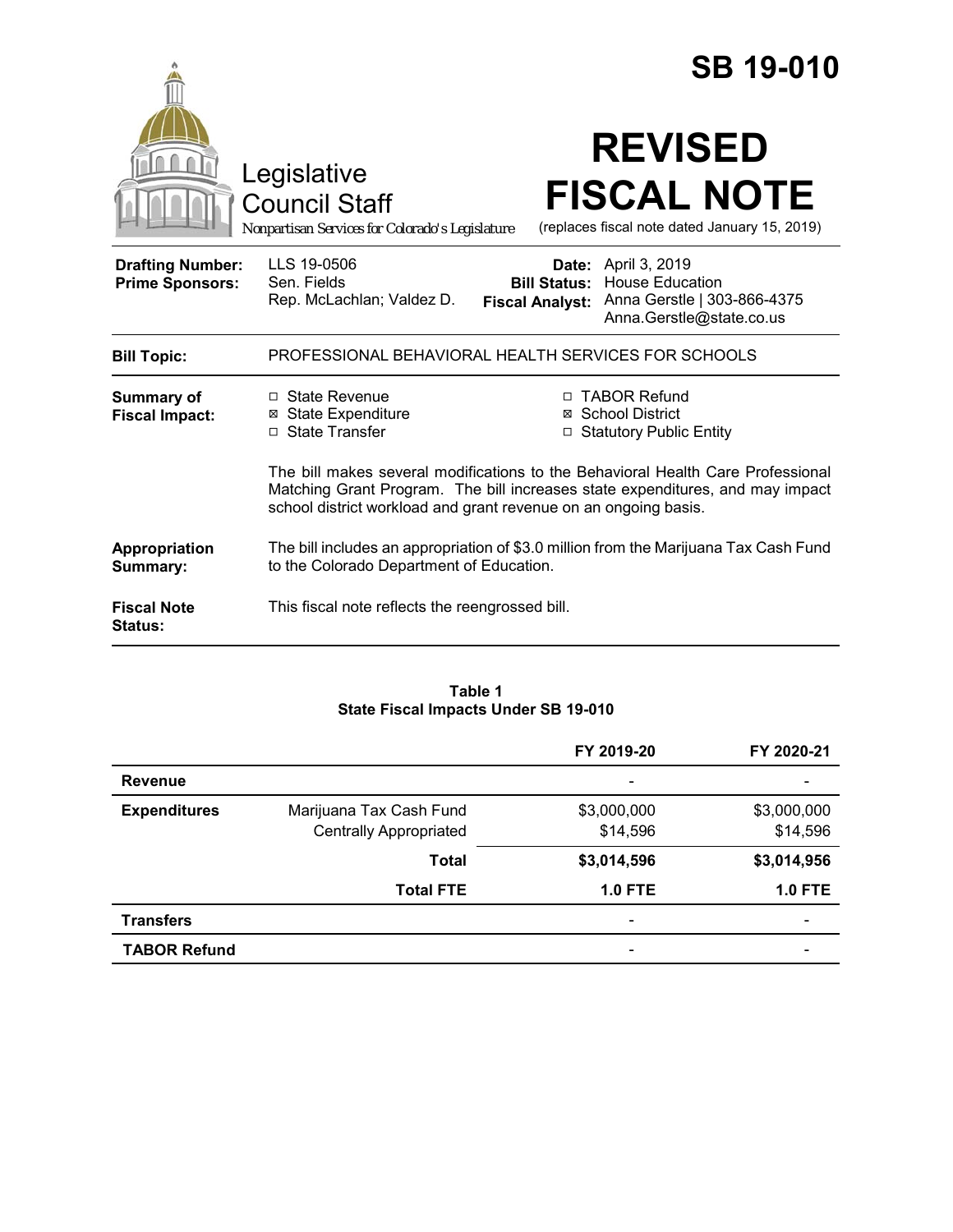April 3, 2019

### **Summary of Legislation**

Under current law, the Behavioral Health Care Professional Matching Grant Program, also known as the School Health Professionals Grant Program, provides grants to local education providers to increase the presence of school health professionals in schools, provide training for school staff on implementation of substance abuse prevention education, and connect students at risk for substance abuse with available services.

This bill modifies the program to allow grant funding to be used for behavioral health care services, including screenings, counseling, therapy, referrals to community organizations, and training for students and staff on behavioral health issues. Behavioral health care services include services to prevent, identify, and treat substance use disorders, substance misuse, and mental health disorders.

In addition, the bill:

- allows grant recipients to use the funding to contract with a community partner for behavioral health care services, or to provide direct services by a school health professional through telehealth technology;
- requires that grant applicants include certain information in their applications, including data demonstrating the need for a school health professional, the extent to which the education provider has experienced certain factors that impact student wellbeing, and the extent to which the applicant prioritizes staff training related to behavioral health supports; and
- clarifies that the definition of school health professional includes school psychologists, school counselors, and school social workers, as well as licensed mental health professionals.

The bill specifies that grant applications and reporting procedures must be designed to limit the administrative burden on applicants and recipients. For FY 2019-20, the bill appropriates \$3.0 million from the Marijuana Tax Cash Fund (MTCF) to the Colorado Department of Education (CDE) for the program.

### **Background**

In 2017, 44 school districts received \$9.4 million in grants through the Behavioral Health Care Professional Grant Program. Grant awards averaged \$214,000 each. In addition, 24 districts applied for the program, but did not receive funding. For the current FY 2018-19, the program is appropriated approximately \$11.9 million from the MTCF and 4.0 FTE. If the bill is enacted, the total appropriation for the program will be \$14.9 million and 5.0 FTE in FY 2019-20.

### **State Expenditures**

Beginning in FY 2019-20, the bill increases state expenditures from the MTCF by \$3.0 million and 1.0 FTE in CDE. New program expenditures are listed in Table 2 and discussed below.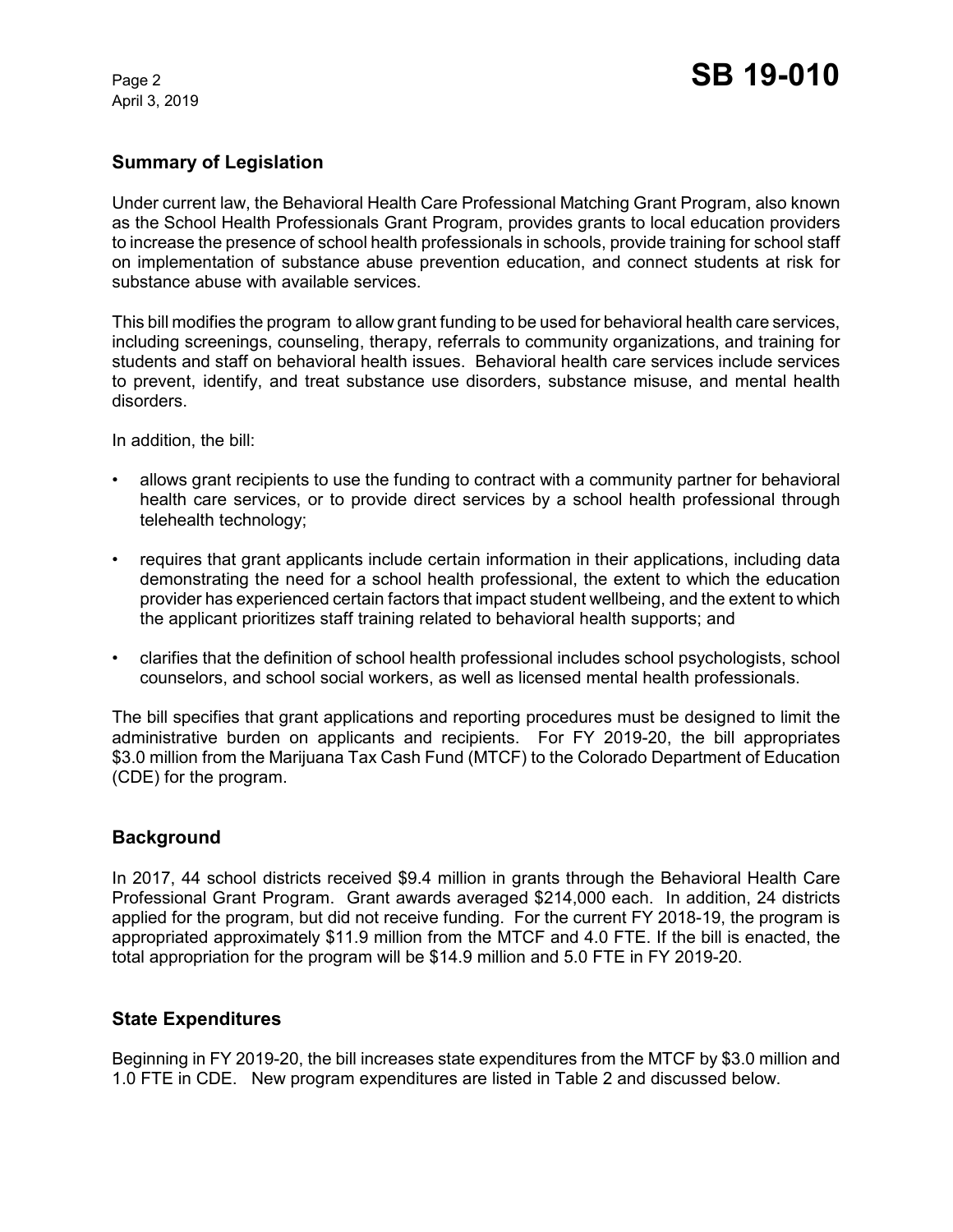|                                                    | FY 2019-20     | FY 2020-21     |
|----------------------------------------------------|----------------|----------------|
| <b>Department of Education</b>                     |                |                |
| <b>Personal Services</b>                           | \$78,295       | \$78,295       |
| <b>Operating Expenses and Capital Outlay Costs</b> | \$5,653        | \$950          |
| Grants                                             | \$2,916,052    | \$2,920,755    |
| Centrally Appropriated Costs*                      | \$14,596       | \$14,596       |
| <b>Total Cost</b>                                  | \$3,014,596    | \$3,014,596    |
| Total FTE                                          | <b>1.0 FTE</b> | <b>1.0 FTE</b> |

**Table 2 Expenditures Under SB 19-010**

 *\* Centrally appropriated costs are not included in the bill's appropriation.*

**Administration.** Current law allows CDE to utilize up to three percent of the program appropriation for administrative costs. Based on the \$3.0 million in new funding provided by the bill, up to \$90,000 may be used for additional administrative expenses required to implement the modified and expanded program. Of this amount, it is anticipated that \$83,948 will be used to hire 1.0 FTE to handle additional applications and grant awards, and to provide expertise, training, and support to applicants and grantees in the area of behavioral health, including issues related to social, emotional, and mental health, suicide, trauma, and adverse childhood experiences. This represents a broader focus than the grant program's current substance abuse scope.

**Grants.** After administrative expenses, approximately \$2.9 million in new funding will be available for grants, in addition to the current funding for grants. The additional funding is expected to result in 13 to 14 new grants per year, assuming an average grant amount of approximately \$214,000.

# **School District Impact**

The bill increases revenue or expenditures for school districts that receive additional funding under the bill. In addition, to the extent that the program modifications in the bill increase the number of districts that apply for grants, workload and potentially revenue will increase for those districts applying for and receiving a grant.

### **Effective Date**

The bill takes effect upon signature of the Governor, or upon becoming law without his signature.

### **State Appropriations**

For FY 2019-20, the bill requires and includes an appropriation of \$3.0 million from the Marijuana Tax Cash Fund, and an allocation of 1.0 FTE, to the Colorado Department of Education.